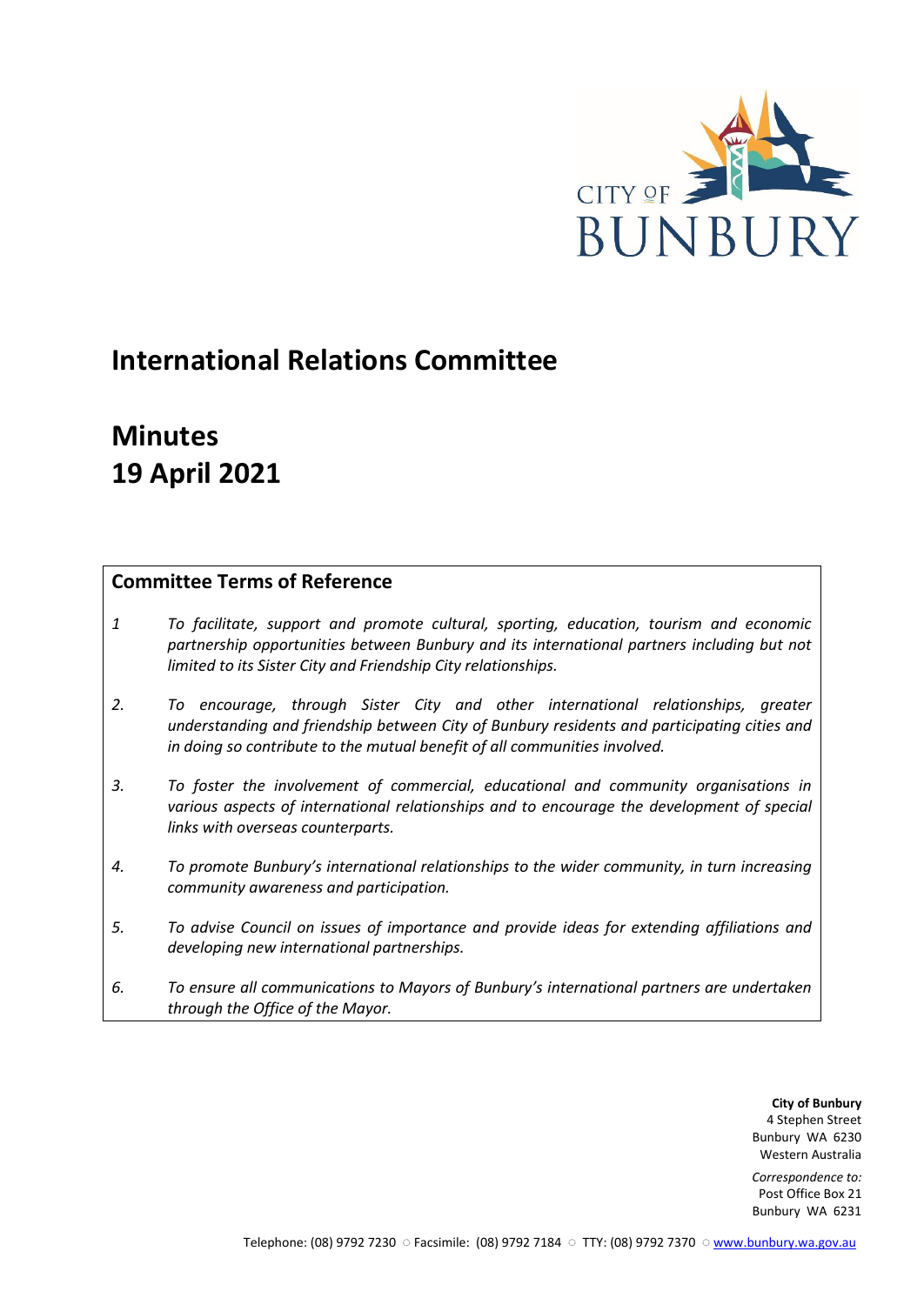# **Table of Contents**

|     | Item No           | Subject | Page No |
|-----|-------------------|---------|---------|
| 1.  |                   |         |         |
| 2.  |                   |         |         |
| 3.  |                   |         |         |
| 4.  |                   |         |         |
|     | 4.1               |         |         |
|     | 4.2               |         |         |
| 5.  |                   |         |         |
| 6.  |                   |         |         |
| 7.  |                   |         |         |
| 8.  |                   |         |         |
|     | 8.1               |         |         |
|     | 8.2               |         |         |
|     | 8.3               |         |         |
| 9.  |                   |         |         |
| 10. |                   |         |         |
|     | 10.1              |         |         |
|     | 10.2 <sup>2</sup> |         |         |
| 11. |                   |         |         |
|     |                   |         |         |
|     | 12.1              |         |         |
|     | 12.2              |         |         |
|     |                   |         |         |
| 14. |                   |         |         |
|     |                   |         |         |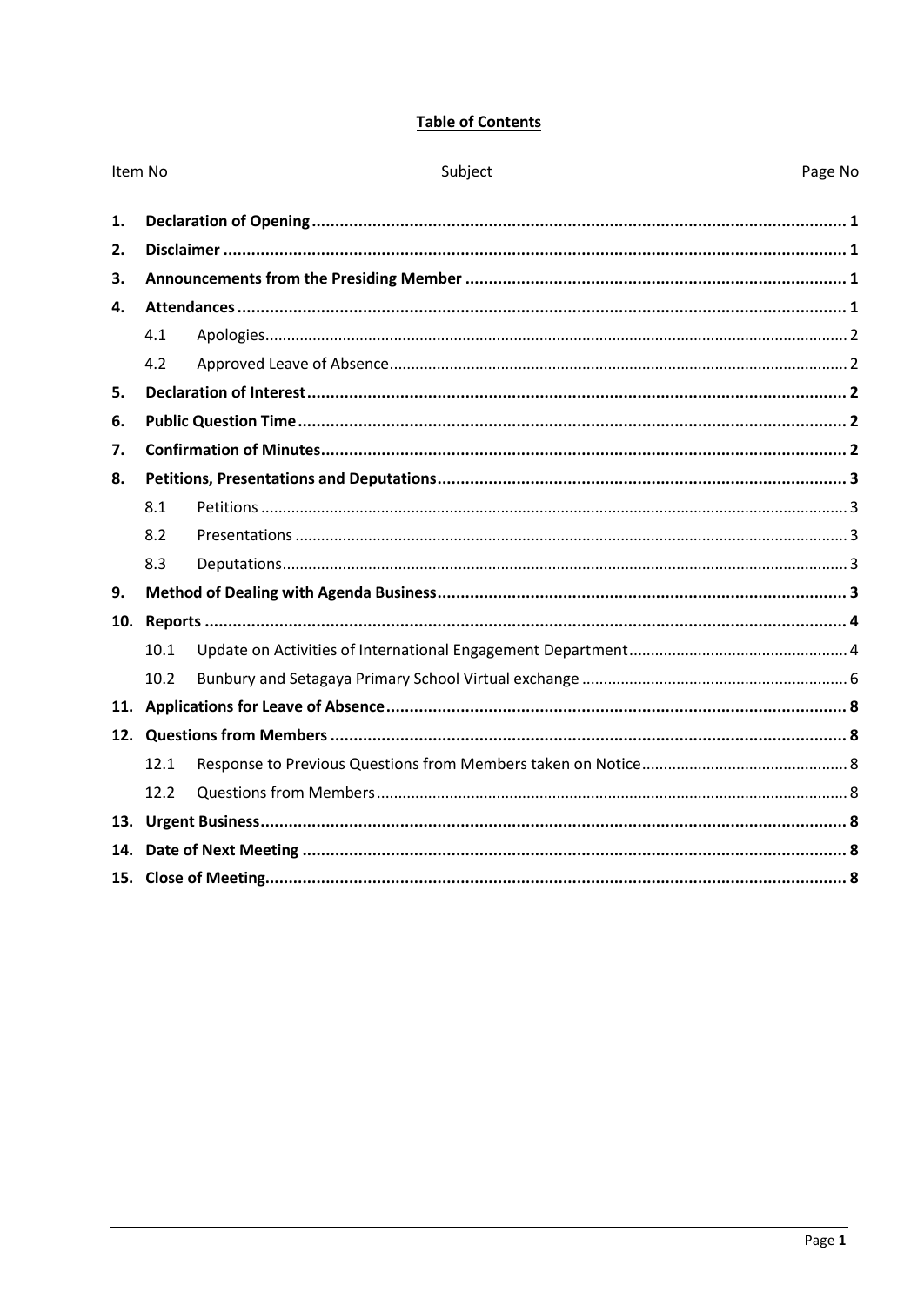# **Acknowledgement of Country**

\_\_\_\_\_\_\_\_\_\_\_\_\_\_\_\_\_\_\_\_\_\_\_\_\_\_\_\_\_\_\_\_\_\_\_\_\_\_\_\_\_\_\_\_\_\_\_\_\_\_\_\_\_\_\_\_\_\_\_\_\_\_\_\_\_\_\_\_\_\_\_\_\_\_\_\_\_\_\_\_\_\_\_\_\_\_\_\_\_\_\_\_\_\_\_

We acknowledge the Traditional Custodians of this land, the Wardandi Noongar people, and pay our respects to Elders past, present and future.

# **Vision**

Bunbury: welcoming and full of opportunities.

# **Organisational Values**

# #WEARECOB

|                         | We are one team                                    |
|-------------------------|----------------------------------------------------|
|                         | We keep each other safe                            |
| <b>WE ARE COMMUNITY</b> | We display empathy and respect                     |
|                         | We have fun and celebrate our successes            |
|                         | We work together to achieve great outcomes         |
|                         | We are open to opportunities                       |
|                         | We actively listen and think things through        |
| <b>WE ARE OPEN</b>      | We are inclusive and treat everyone equally        |
|                         | We are honest and open in our communications       |
|                         | We are open to feedback to improve our performance |
|                         | We lead the change, we own it                      |
|                         | We trust and empower each other                    |
| <b>WE ARE BRAVE</b>     | We have the difficult conversations early          |
|                         | We hold ourselves to the highest standard          |
|                         | We have the courage to improve and simplify        |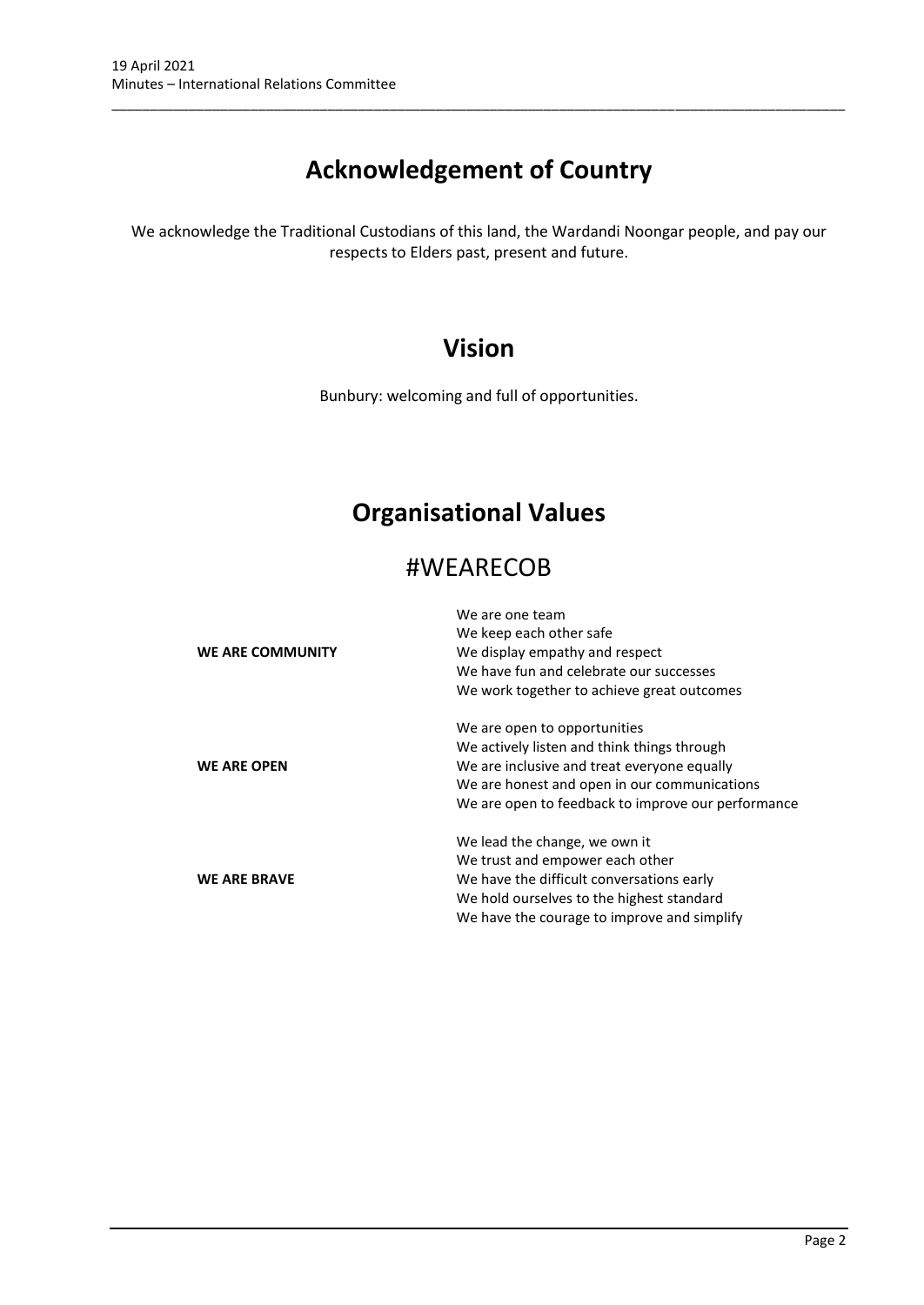

# **International Relations Committee**

# **Minutes 19 April 2021**

Members of the public to note that recommendations made by this committee are not final and will be subject to adoption (or otherwise) at a future meeting of the Bunbury City Council.

# <span id="page-3-0"></span>**1. Declaration of Opening**

The Presiding Member declared the meeting open at 4:00PM

# <span id="page-3-1"></span>**2. Disclaimer**

Not applicable to this committee

## <span id="page-3-2"></span>**3. Announcements from the Presiding Member**

There were no announcements from the Presiding Member

### <span id="page-3-3"></span>**4. Attendances**

#### *Committee Members:*

| <b>Member Name</b> | Representing                    |
|--------------------|---------------------------------|
| Cr Tresslyn Smith  | <b>Presiding Member</b>         |
| Valda Smith        | <b>Community Representative</b> |
| Paul Springate     | <b>Community Representative</b> |
| Helena Sahm        | <b>Community Representative</b> |
| <b>Brooke Gray</b> | <b>Community Representative</b> |
| John Taylor        | <b>Community Representative</b> |

#### *Ex-officio Members (non-voting):*

| <b>Member Name</b> | Representing                                          |  |  |
|--------------------|-------------------------------------------------------|--|--|
| Ms Lyn Farrell     | Edith Cowan University SW Campus Representative       |  |  |
| Mr Yan Lvu         | <b>Bunbury-Jiaxing Business Office Representative</b> |  |  |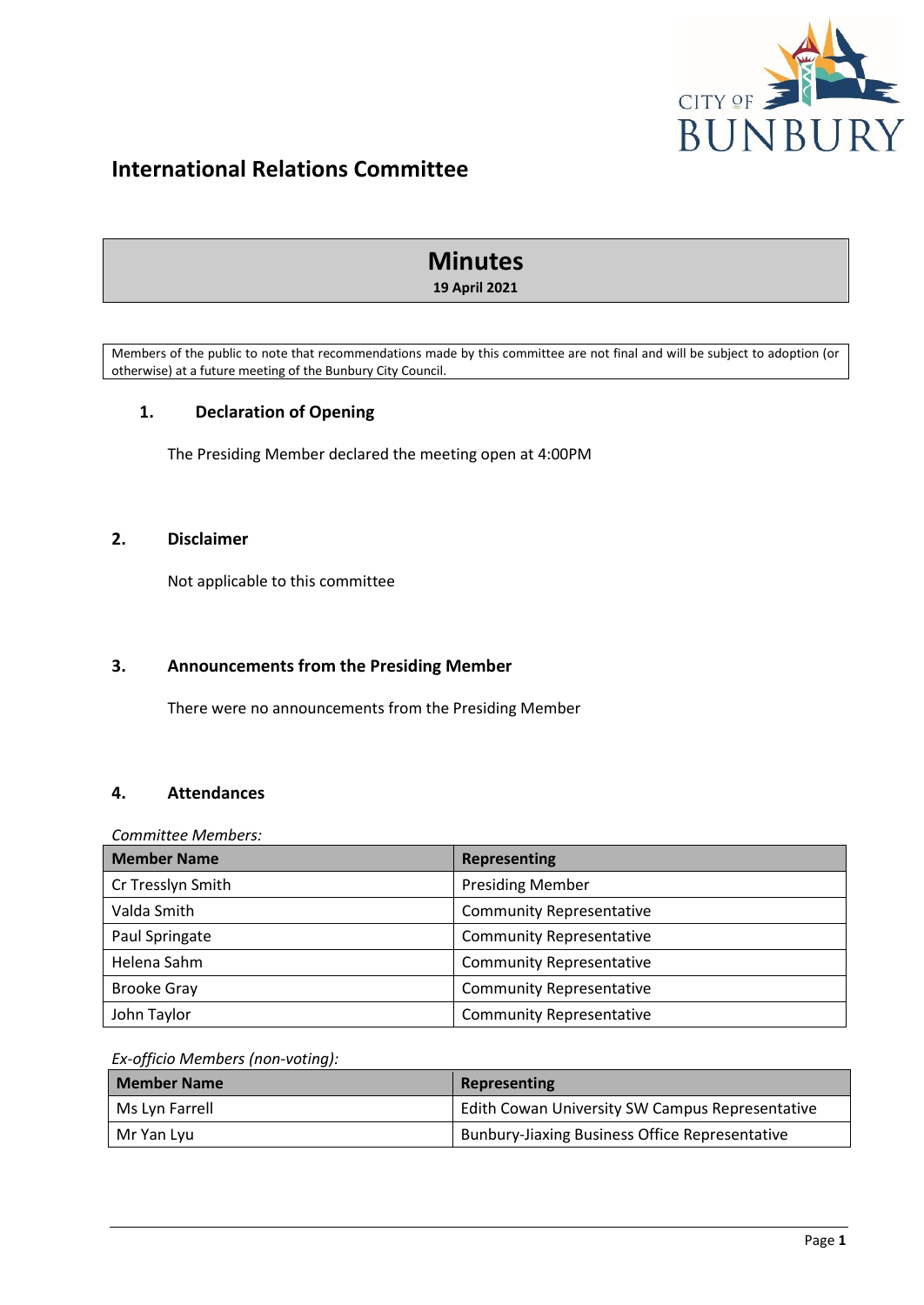#### *Support Staff:*

| <b>Name</b>    | <b>Title</b>                            |
|----------------|-----------------------------------------|
| Carol McDowall | Senior International Engagement Officer |
| Kylie Tucker   | International Engagement Officer        |

\_\_\_\_\_\_\_\_\_\_\_\_\_\_\_\_\_\_\_\_\_\_\_\_\_\_\_\_\_\_\_\_\_\_\_\_\_\_\_\_\_\_\_\_\_\_\_\_\_\_\_\_\_\_\_\_\_\_\_\_\_\_\_\_\_\_\_\_\_\_\_\_\_\_\_\_\_\_\_\_\_\_\_\_\_\_\_\_\_\_\_\_\_\_\_

| <b>Others</b>         |  |
|-----------------------|--|
| Members of the Public |  |

#### <span id="page-4-0"></span>**4.1 Apologies**

Cr Todd Brown, Mr Mark Exeter, Mr Gary Barbour, Ms Felicity Anderson, Ms Kristen Anderson Ms Felicity Farnell, Ms Pauline Vukelic, Mrs Janice Platt, Ms Shamara Williams and Mr Yan Lyu were apologies for the meeting

#### <span id="page-4-1"></span>**4.2 Approved Leave of Absence**

Nil

## <span id="page-4-2"></span>**5. Declaration of Interest**

IMPORTANT: Committee members to complete a "Disclosure of Interest" form for each item on the agenda in which they wish to disclose a financial/proximity/impartiality interest. They should give the form to the Presiding Member before the meeting commences. After the meeting, the form is to be forwarded to the Administration Services Section for inclusion in the Corporate Financial Disclosures Register.

#### <span id="page-4-3"></span>**6. Public Question Time**

Nil

## <span id="page-4-4"></span>**7. Confirmation of Minutes**

The Minutes of the meeting of the International Relations Committee Meeting held 15 February 2021 have been circulated.

#### **Recommendation**

The Minutes of the International Relations Committee Meeting held on 15 February 2021, are confirmed as a true and accurate record.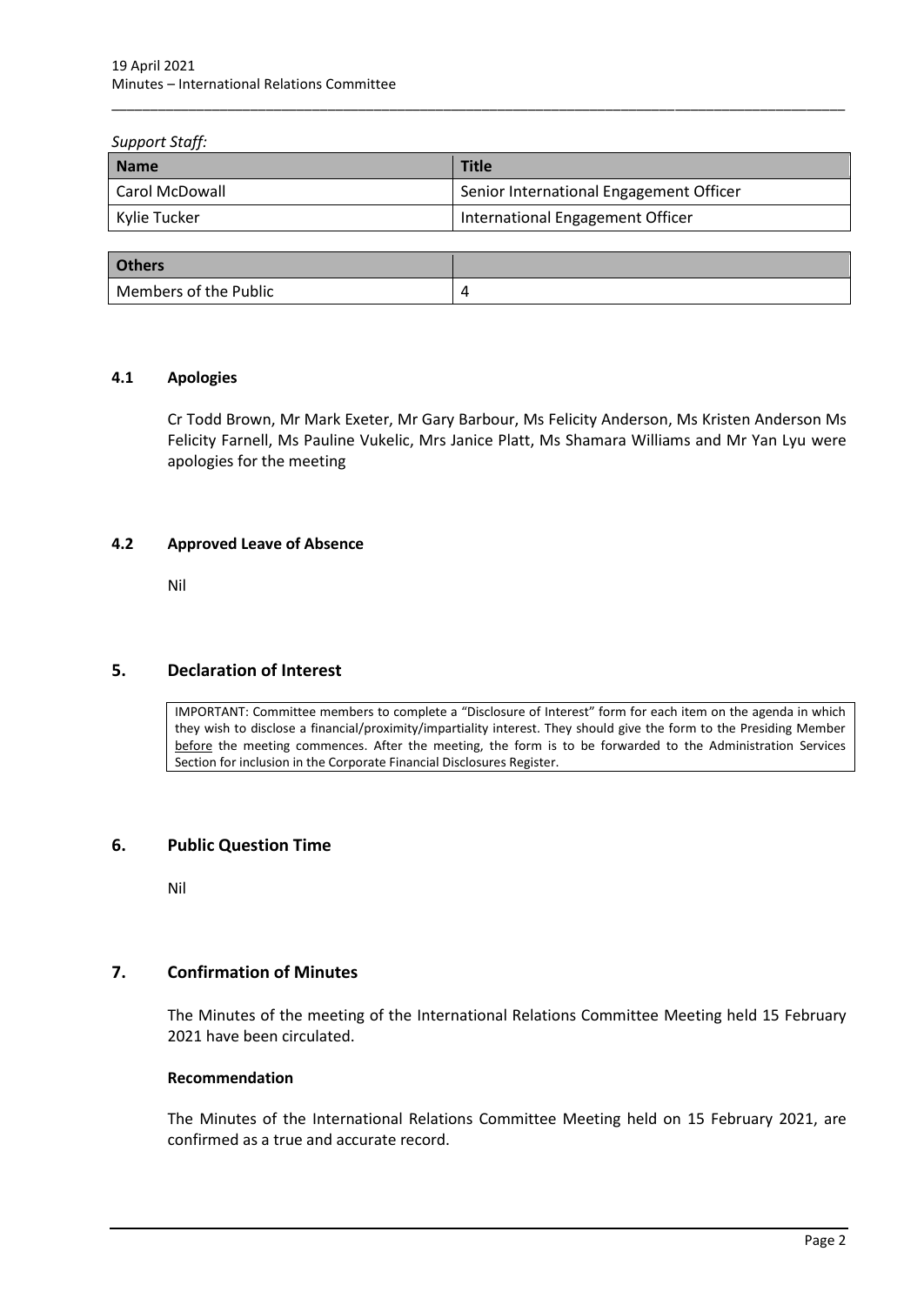#### **Outcome of the Meeting held 19 April 2021**

The recommendation was moved Mrs Valda Smith, seconded Mr Paul Springate.

\_\_\_\_\_\_\_\_\_\_\_\_\_\_\_\_\_\_\_\_\_\_\_\_\_\_\_\_\_\_\_\_\_\_\_\_\_\_\_\_\_\_\_\_\_\_\_\_\_\_\_\_\_\_\_\_\_\_\_\_\_\_\_\_\_\_\_\_\_\_\_\_\_\_\_\_\_\_\_\_\_\_\_\_\_\_\_\_\_\_\_\_\_\_\_

The Presiding Member put the motion to the vote, and it was adopted to become the Committee's decision on the matter.

#### **Committee Decision**

The Minutes of the International Relations Meeting held on 15 February 2021 be confirmed as a true and correct record.

CARRIED 6 votes "for" / Nil votes "against"

## <span id="page-5-0"></span>**8. Petitions, Presentations and Deputations**

#### <span id="page-5-1"></span>**8.1 Petitions**

Nil

#### <span id="page-5-2"></span>**8.2 Presentations**

Nil

#### <span id="page-5-3"></span>**8.3 Deputations**

Nil

## <span id="page-5-4"></span>**9. Method of Dealing with Agenda Business**

Items are dealt with in the order that they appear.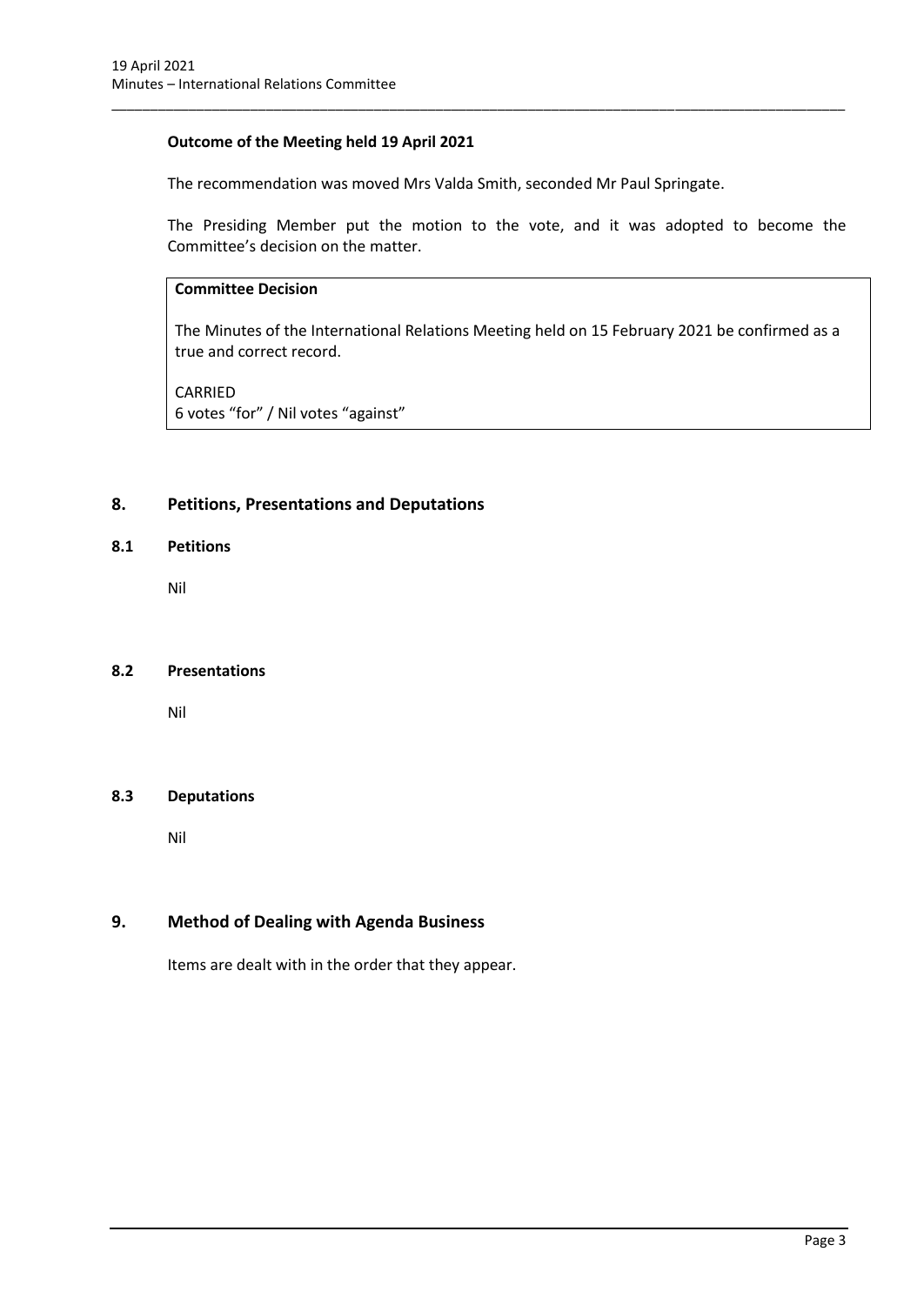#### <span id="page-6-0"></span>**10. Reports**

#### <span id="page-6-1"></span>**10.1 Update on Activities of International Engagement Department**

| <b>File Ref:</b>            | COB/523                                                           |          |                             |  |
|-----------------------------|-------------------------------------------------------------------|----------|-----------------------------|--|
| <b>Applicant/Proponent:</b> | <b>Internal Report</b>                                            |          |                             |  |
| <b>Responsible Officer:</b> | Carol McDowall, Senior Officer International Engagement           |          |                             |  |
| <b>Responsible Manager:</b> | Felicity Anderson, Manager City Growth                            |          |                             |  |
| Executive:                  | Gary Barbour, Director Sustainable Communities                    |          |                             |  |
| <b>Authority/Discretion</b> | Advocacy                                                          |          | Review                      |  |
|                             | Executive/Strategic                                               |          | Quasi-Judicial              |  |
|                             | Legislative                                                       | $\times$ | <b>Information Purposes</b> |  |
| <b>Attachments:</b>         | Appendix 1: International Relations Committee Update - April 2021 |          |                             |  |
|                             | Appendix 2: Bunbury Sister City Events 2021                       |          |                             |  |

\_\_\_\_\_\_\_\_\_\_\_\_\_\_\_\_\_\_\_\_\_\_\_\_\_\_\_\_\_\_\_\_\_\_\_\_\_\_\_\_\_\_\_\_\_\_\_\_\_\_\_\_\_\_\_\_\_\_\_\_\_\_\_\_\_\_\_\_\_\_\_\_\_\_\_\_\_\_\_\_\_\_\_\_\_\_\_\_\_\_\_\_\_\_\_

#### **Summary**

The purpose of this report is to inform the Committee on the activities of the International Engagement Office.

#### **Executive Recommendation**

That the International Relations Committee note the activity as **attached** at Appendix 1 and the Sister City Events **attached** at Appendix 2.

#### **Strategic Relevance**

| Theme 1<br>Goal | Our Community and Culture<br>A safe, healthy and cohesive community, with a rich cultural life, and<br>supportive social environment.                  |  |  |
|-----------------|--------------------------------------------------------------------------------------------------------------------------------------------------------|--|--|
| Objective 1.3   | A welcoming community, where diverse cultures are valued, and<br>residents have a sense of belonging                                                   |  |  |
| Theme 1         | Our Community and Culture                                                                                                                              |  |  |
| Goal            | A safe, healthy and cohesive community, with a rick cultural life, and<br>supportive social environment                                                |  |  |
| Objective 1.4   | Arts, culture, heritage and events that enrich our understanding and<br>enjoyment of life, celebrate our identity and bring the community<br>together. |  |  |

#### **Regional Impact Statement**

There is no regional impact with this report.

#### **Background**

There are ongoing programs run by the City of Bunbury through our long-term formal sister and friendship city relationships, as well as events and programs guided by the International Relations Department strategic framework. This item is designed to outline their status and future directions.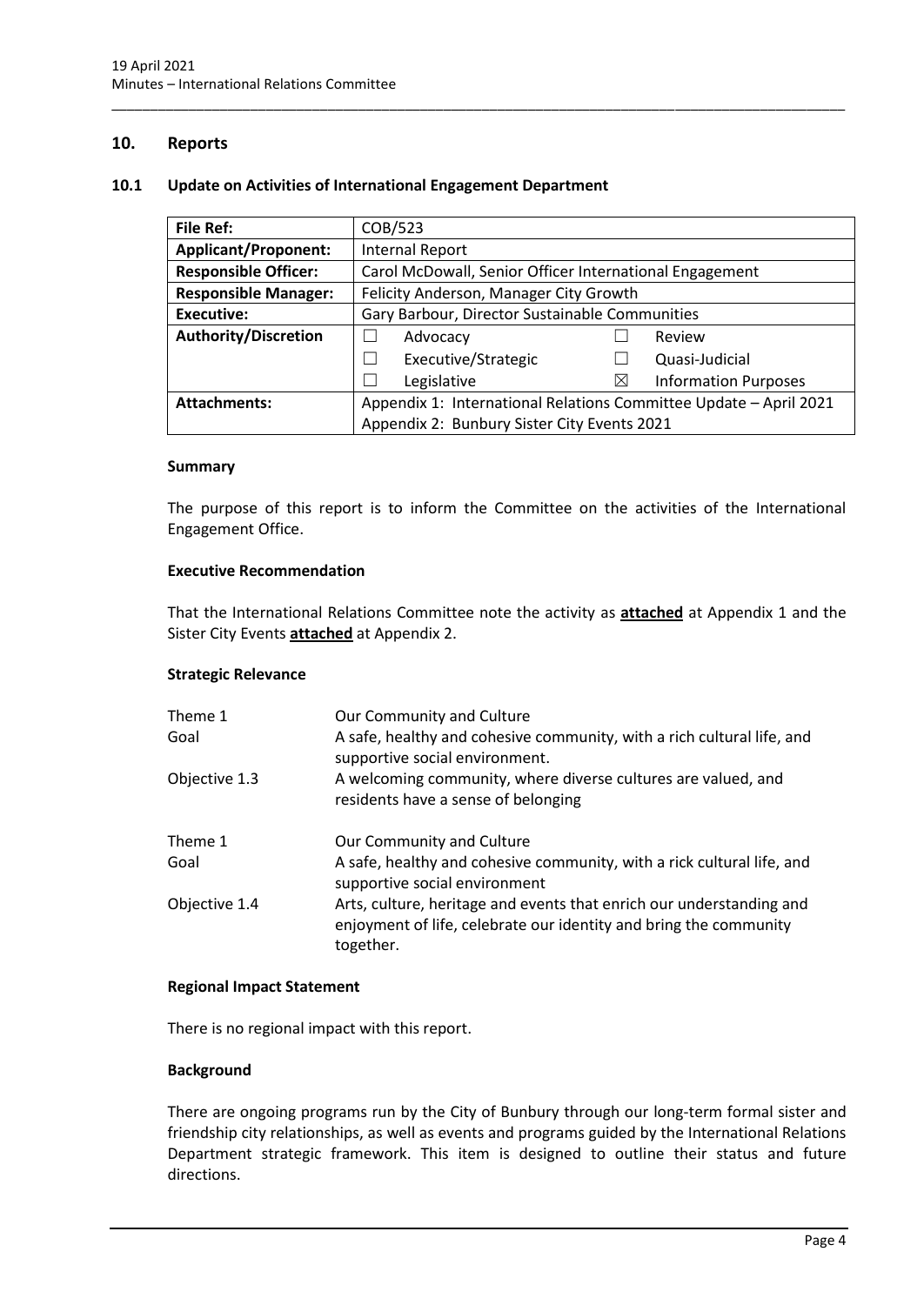#### **Council Policy Compliance**

There is no Council Policy applicable to this report.

#### **Legislative Compliance**

*Local Government Act 1995.*

#### **Officer Comments**

Current and future events and activities are outlined in the report.

#### **Analysis of Financial and Budget Implications**

There are no financial or budgetary implications arising from the recommendations of this report.

\_\_\_\_\_\_\_\_\_\_\_\_\_\_\_\_\_\_\_\_\_\_\_\_\_\_\_\_\_\_\_\_\_\_\_\_\_\_\_\_\_\_\_\_\_\_\_\_\_\_\_\_\_\_\_\_\_\_\_\_\_\_\_\_\_\_\_\_\_\_\_\_\_\_\_\_\_\_\_\_\_\_\_\_\_\_\_\_\_\_\_\_\_\_\_

#### **Community Consultation**

Nil

#### **Councillor/Officer Consultation**

Not applicable.

#### **Applicant Consultation**

Not applicable.

#### **Timeline: Council Decision Implementation**

Not applicable

#### **Outcome of the Meeting held 19 April 2021**

The recommendation (as printed) was moved by Mr John Taylor, seconded Mrs Valda Smith.

The Presiding Member put the motion to the vote, and it was adopted to become the Committee's decision on the matter.

#### **Committee Decision**

That the International Relations Committee note the report tabled by Senior Officer International Engagement.

## CARRIED 6 votes "for" / Nil votes "against"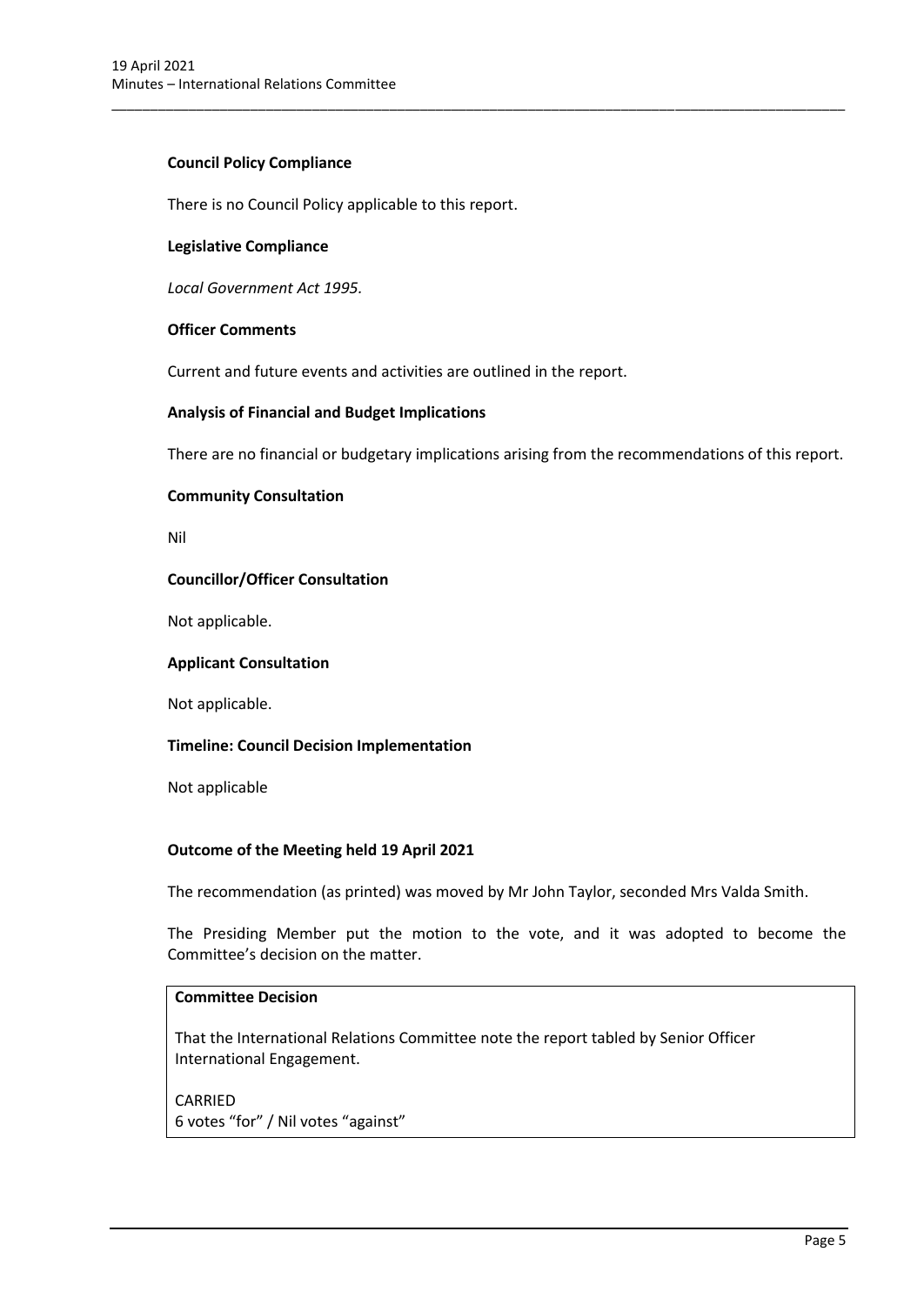#### <span id="page-8-0"></span>**10.2 Bunbury and Setagaya Primary School Virtual exchange**

| <b>File Ref:</b>            | COB/523                                                 |          |                             |
|-----------------------------|---------------------------------------------------------|----------|-----------------------------|
| <b>Applicant/Proponent:</b> | <b>Internal Report</b>                                  |          |                             |
| <b>Responsible Officer:</b> | Carol McDowall, Senior Officer International Engagement |          |                             |
| <b>Responsible Manager:</b> | Felicity Anderson, Manager City Growth                  |          |                             |
| <b>Executive:</b>           | Gary Barbour, Director Sustainable Communities          |          |                             |
| <b>Authority/Discretion</b> | Advocacy                                                |          | Review                      |
|                             | Executive/Strategic<br>$\overline{\phantom{0}}$         |          | Quasi-Judicial              |
|                             | Legislative<br>$\overline{\phantom{0}}$                 | $\times$ | <b>Information Purposes</b> |
| <b>Attachments:</b>         | Nil                                                     |          |                             |

\_\_\_\_\_\_\_\_\_\_\_\_\_\_\_\_\_\_\_\_\_\_\_\_\_\_\_\_\_\_\_\_\_\_\_\_\_\_\_\_\_\_\_\_\_\_\_\_\_\_\_\_\_\_\_\_\_\_\_\_\_\_\_\_\_\_\_\_\_\_\_\_\_\_\_\_\_\_\_\_\_\_\_\_\_\_\_\_\_\_\_\_\_\_\_

#### **Summary**

Adam Road Primary School in Bunbury and Kimikitazawa Elementary School in Setagaya participated in an exchange of videos about their schools. Brooke Gray, Adam Road Japanese teacher will explain the exchange and present the videos.

#### **Executive Recommendation**

That the International Relations Committee note the two videos made by the students and the exchange.

#### **Strategic Relevance**

| Theme 1<br>Goal | Our Community and Culture<br>A safe, healthy and cohesive community, with a rich cultural life, and<br>supportive social environment.                  |
|-----------------|--------------------------------------------------------------------------------------------------------------------------------------------------------|
| Objective 1.3   | A welcoming community, where diverse cultures are valued, and<br>residents have a sense of belonging                                                   |
| Theme 1         | Our Community and Culture                                                                                                                              |
| Goal            | A safe, healthy and cohesive community, with a rick cultural life, and<br>supportive social environment                                                |
| Objective 1.4   | Arts, culture, heritage and events that enrich our understanding and<br>enjoyment of life, celebrate our identity and bring the community<br>together. |

#### **Regional Impact Statement**

There is no regional impact associated with this report.

#### **Background**

Setagaya contacted the City of Bunbury with a request to hold a virtual exchange between Kimikitazawa Elementary School in Setagaya and a local Bunbury primary school in lieu of our annual student exchange.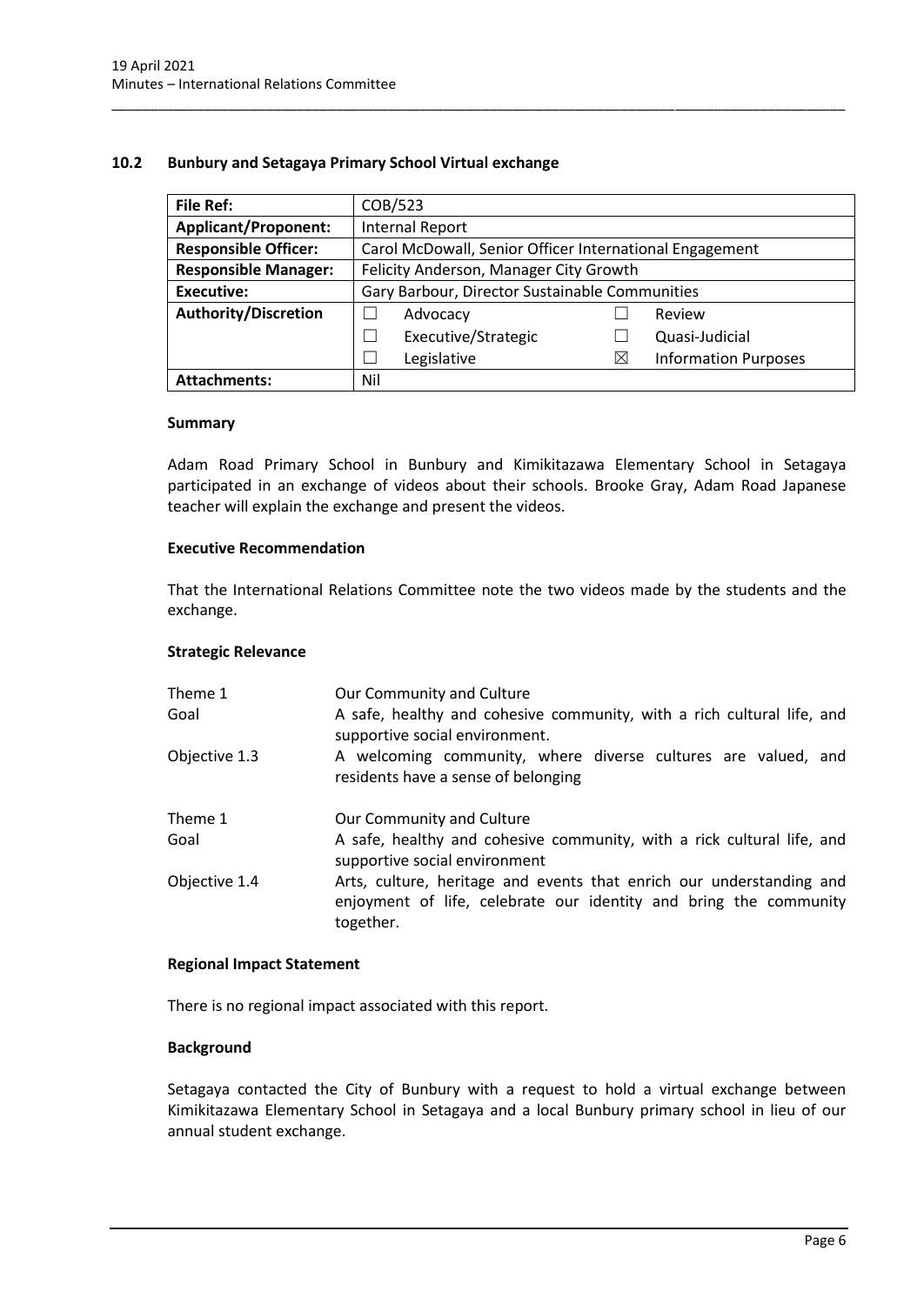Brooke Gray, the Japanese teacher at Adam Road Primary, worked together to each produce a video introducing their schools. Each school then presented the videos to their student population. The videos were well received, and the schools are planning future virtual exchanges.

\_\_\_\_\_\_\_\_\_\_\_\_\_\_\_\_\_\_\_\_\_\_\_\_\_\_\_\_\_\_\_\_\_\_\_\_\_\_\_\_\_\_\_\_\_\_\_\_\_\_\_\_\_\_\_\_\_\_\_\_\_\_\_\_\_\_\_\_\_\_\_\_\_\_\_\_\_\_\_\_\_\_\_\_\_\_\_\_\_\_\_\_\_\_\_

#### **Council Policy Compliance**

There is no Council Policy applicable to this report.

#### **Legislative Compliance**

*Local Government Act 1995.*

#### **Officer Comments**

Current and future events and activities are outlined in the report.

#### **Analysis of Financial and Budget Implications**

There are no financial or budgetary implications arising from the recommendations of this report.

#### **Community Consultation**

Nil

#### **Councillor/Officer Consultation**

Not applicable.

#### **Applicant Consultation**

Not applicable.

#### **Timeline: Council Decision Implementation**

Not applicable.

#### **Outcome of the Meeting held 19 April 2021**

The recommendation (as printed) was moved by Mr Paul Springate, seconded Mr Joh Taylor.

The Presiding Member put the motion to the vote, and it was adopted to become the Committee's decision on the matter.